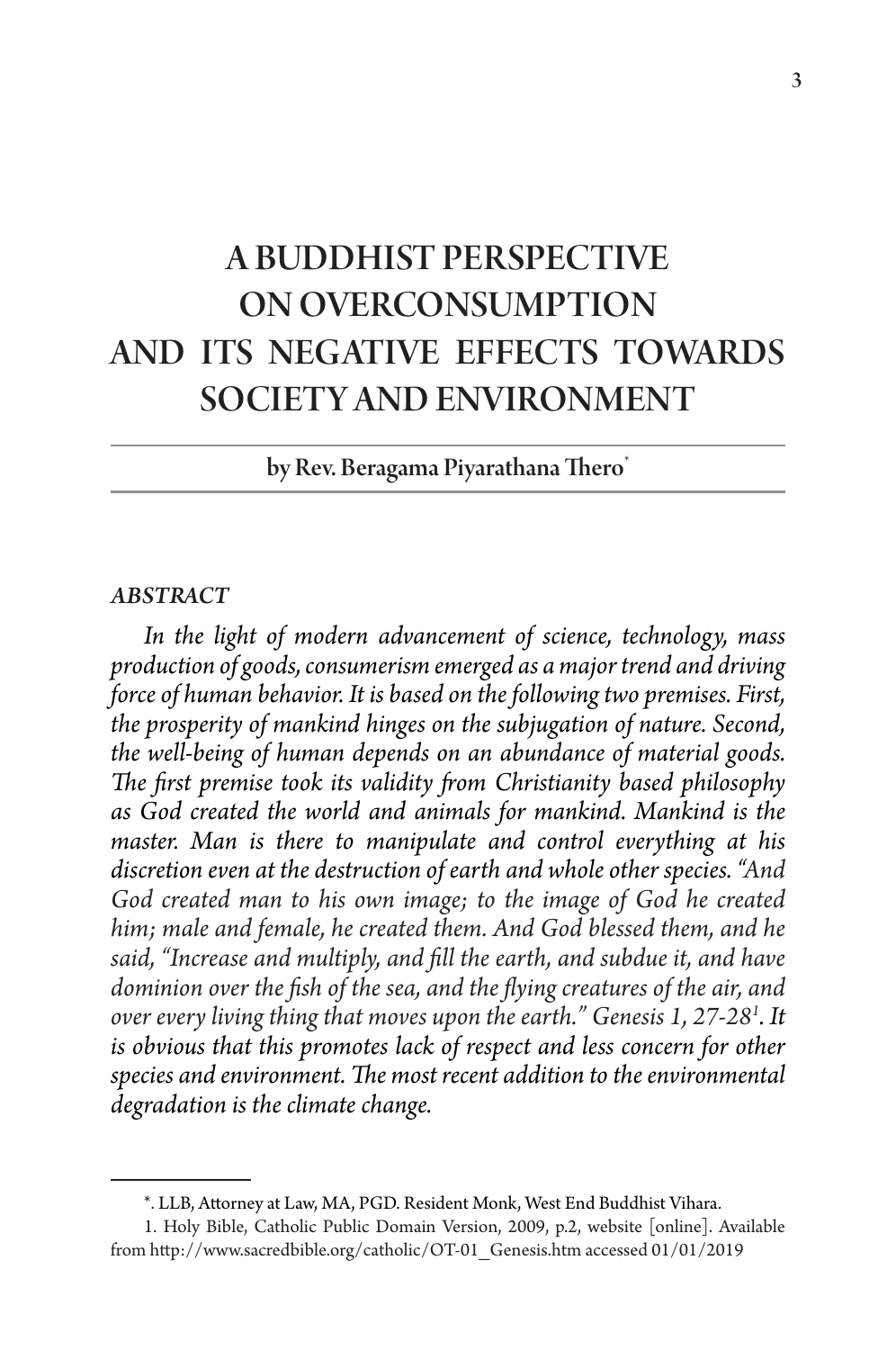*This article will attempt to discuss issues connected with overconsumption in the world and what Buddha has told the world about understanding it and resolving it as a human social problem.*

## 1. OVERCONSUMPTION

The overconsumption is defined as the action or fact of consuming something to an excess. It has been made a great issue in the arena of consumerist society. It has created social inequality, social injustice and social gap as some groups of people do not have access to proper consumption, let along overconsumption. This term could cover a variety of things including excessive consumption of food, energy, electronic appliances, clothes, and cosmetics. Overconsumption has shown a negative impact on humanity, today.

The consumption is an indispensable part of life for survival. The Oxford dictionary<sup>2</sup> defines consumption as follows "The action of using up a resource, the action of eating or drinking something, an amount of something which is used up or ingested. The purchase of goods and services by the public". As it is defined the usage of resources is a very important aspect of consumption. It is commonly accepted that in order to meet basic human needs for survival, humans consume resources in moderation.

It is important to examine how consumption is distributed among developed, advance economies and undeveloped countries. A person born in Europe or North America will consume thirty times more of the earth resources and energies and also emit thirty time as much pollution compared to a person born in a developing country.3 Another Salient feature of developed countries is that the Americans are guilty of consuming the most resources per capita, as well as using the most inefficient technologies causing more environments damages. The US population only accounts for about five percent of the world's population and this five percentage tend to release almost quarter of global emissions. Presently, the average

<sup>2.</sup> *Oxford Living Dictionaries* in 2010 3rd Ed Oxford University Press.

<sup>3.</sup> Comes from Paul Ehrlich research from "Too Many Rich People: Weighing Relative Burdens on the Planet."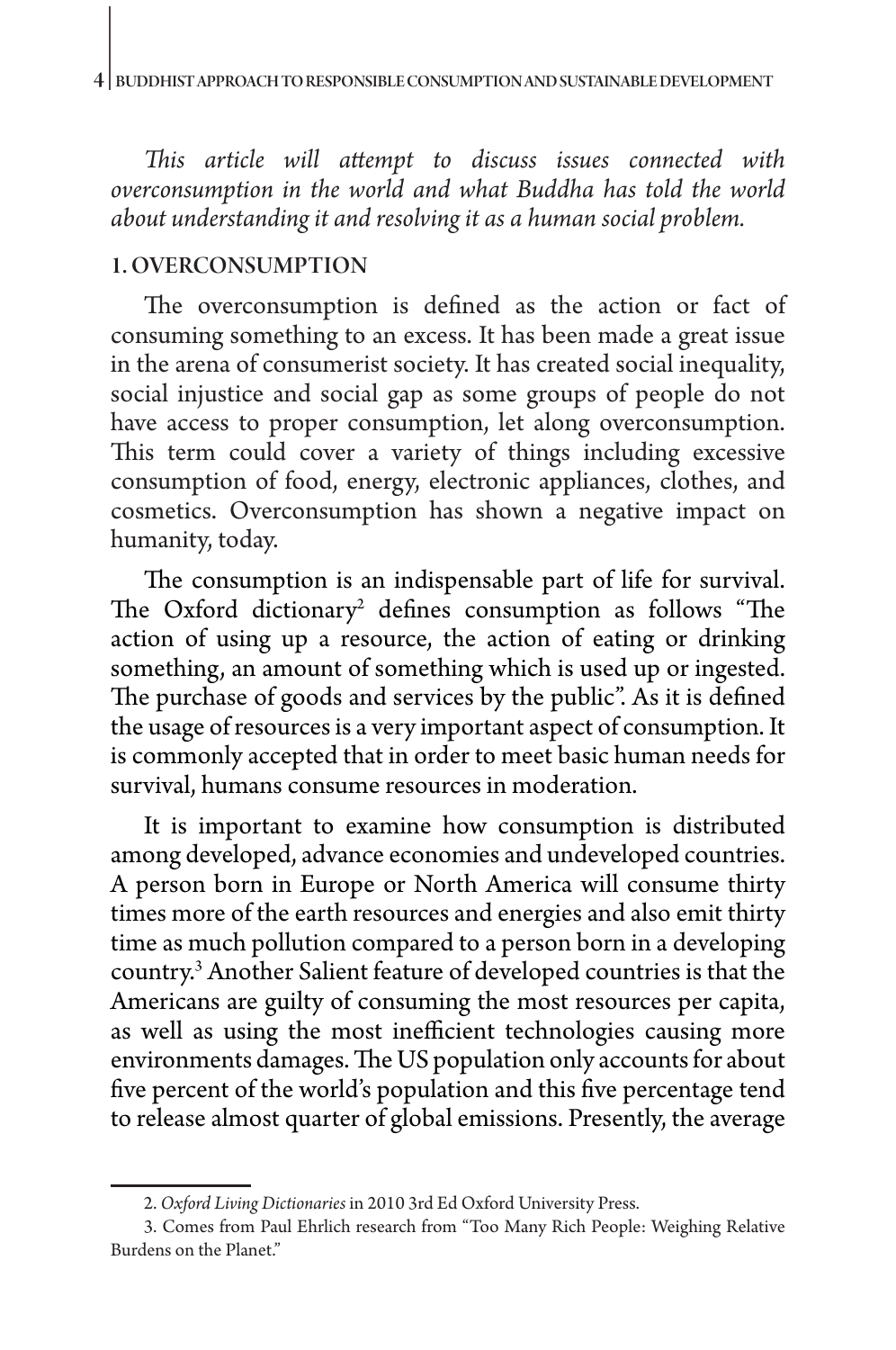American uses 11 kilowatts of energy in a single year.<sup>4</sup>

We will examine the problem of energy now and how it pollutes the environment through over consumption. The industrialization created greatest energy hunger that was not experienced ever before in the human history. To power this insatiable hunger, new energy sources were discovered such as coal, fossil fuel, nuclear power. But very solution of creating new energies resulted in a number of unsolvable problems such as global warming, melting of ice due to global warming, industrial wastes, water pollution, and air pollution. Another new aspect appears to be the frequency pollution. This is caused by numerous communication systems. It is scientifically proven that micro waves are very harmful for women's reproductive system and could cause cancer. The electronic waves come from the modern communication equipment such as wireless routers, mobile phone signals, satellite and various types of signals. etc, The depletion of ozone layers in the sky, degradation of farming land due to insecticide and pesticide, desertification, draught in some part of the world, constant flooding are some noteworthy negative impacts. Sea pollution is another recent development through release of harmful chemical substances and over 1 trillion tons of plastic. The apparent loss of species has been identified as the result of sea pollution.

In certain parts of the world, overpopulation has added to human disasters for not having sufficient resources to address their needs.

## Human Psyche

We shall now turn towards the human psyche to understand how human beings respond to overconsumption. A well-know Buddhist sutra -Ratnapala Sutta in Majjima Nikaya describes how human psyche works. A very wealthy young man having heard Buddha's teachings left worldly life and became monk. When he was asked by the king of his homeland why he became a monk leaving all comforts in his secular life, he spelled out four factors. His first point was that 'the world is insufficient, insatiable, a slave

<sup>4.</sup> Statistics obtained from the website [online]. Available from: www.overpopulation.org. accessed 12/01/2018.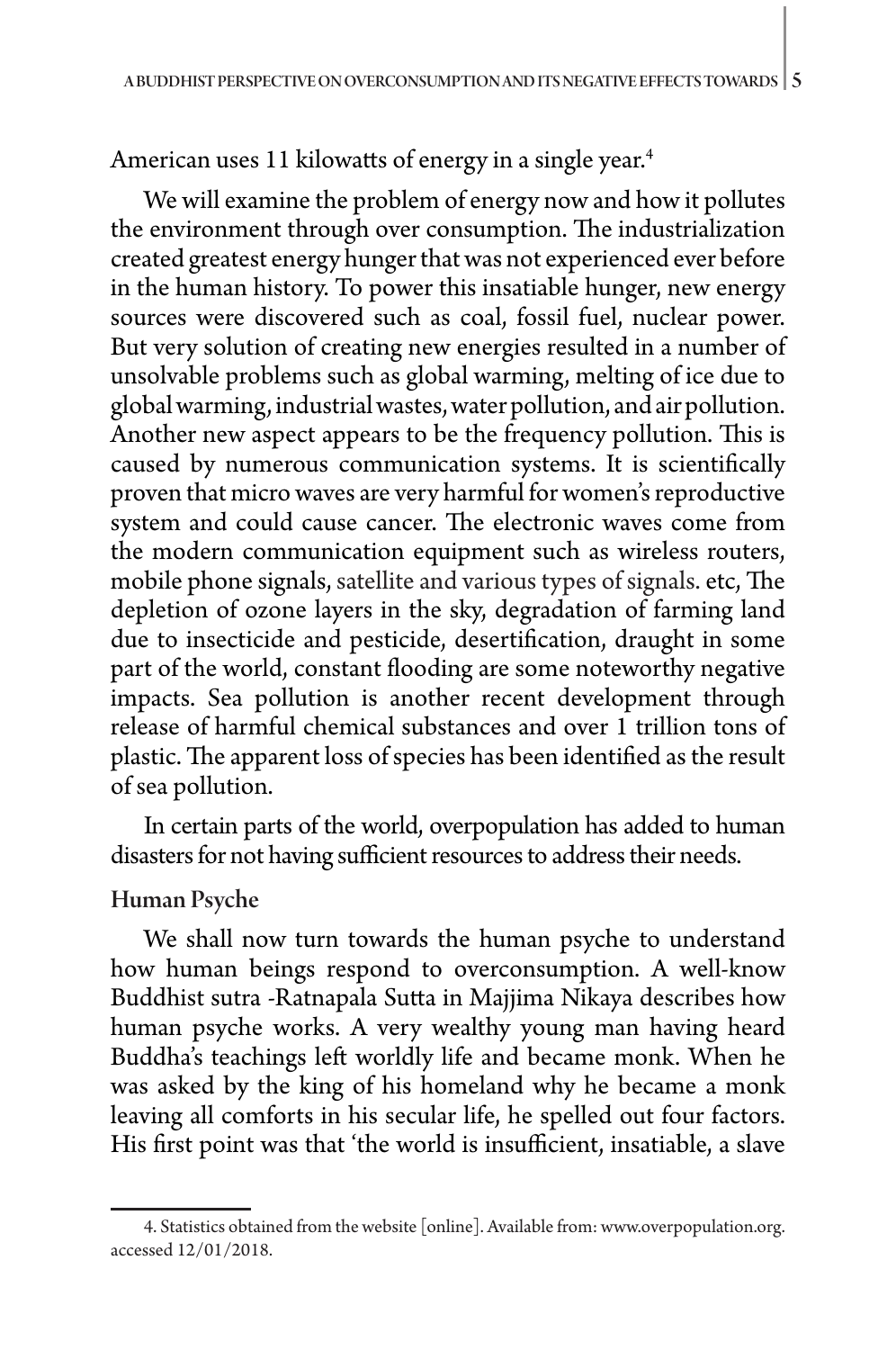to craving':"5 This factor appears to be true and extremely relevant even after 2600 years, today. All human beings in the world do not seem to be satisfied with what they receive. The majority of human beings in the world are looking for something new and something better something more exciting. The multinational corporations have taken the advantage of the weakness of the human psyche and human beings are bombarded with luring advertisements for acquiring new things which are not necessarily required for day-today living.

Another weakness in the human psyche is that we could very easily get addicted to pleasures that we have already experienced. We need the same happiness again and again or even more. The advertising industry takes the advantage of this weakness and get ready to sell more and more goods to people. This in turns increases demands, supply for the good and services more and more in the market. These demands create more unsustainable production of goods harming and destroying natural resources and environment. Those who benefit from consumerism, always highlights individualism. Multifaceted methods are used to promote individualism, self centeredness, selfishness and egoism. More customers live in isolation in the Western worlds and therefore, these new messages appeal to them tremendously.

## Buddha's Teachings

This is where we could enter into a discussion of Buddha's teachings as relevant to consumerism as well as to unsatisfied needs of human beings.

It is stated that people who are not far sighted tend to comprehend the world as a "one-life-only" existence. This kind of beliefs give opportunities for human beings to enjoy more and more as there is no post-mortem retribution. Buddha considered a person of this nature as a person with one eye.

All human beings feel that they are lacking something or that they

<sup>5.</sup> Bhikkhu Nanamoli (Translator), Bhikkhu Bodhi (Translator) *The Middle Length Discourses of the Buddha: A Translation of the Majjhima Nikaya* 1995, 2015, Wisdom Publications, Massachusettes, USA Ratthapala Sutta 82 Sutta, p. 687 "Uno loko atitto tanhadaso".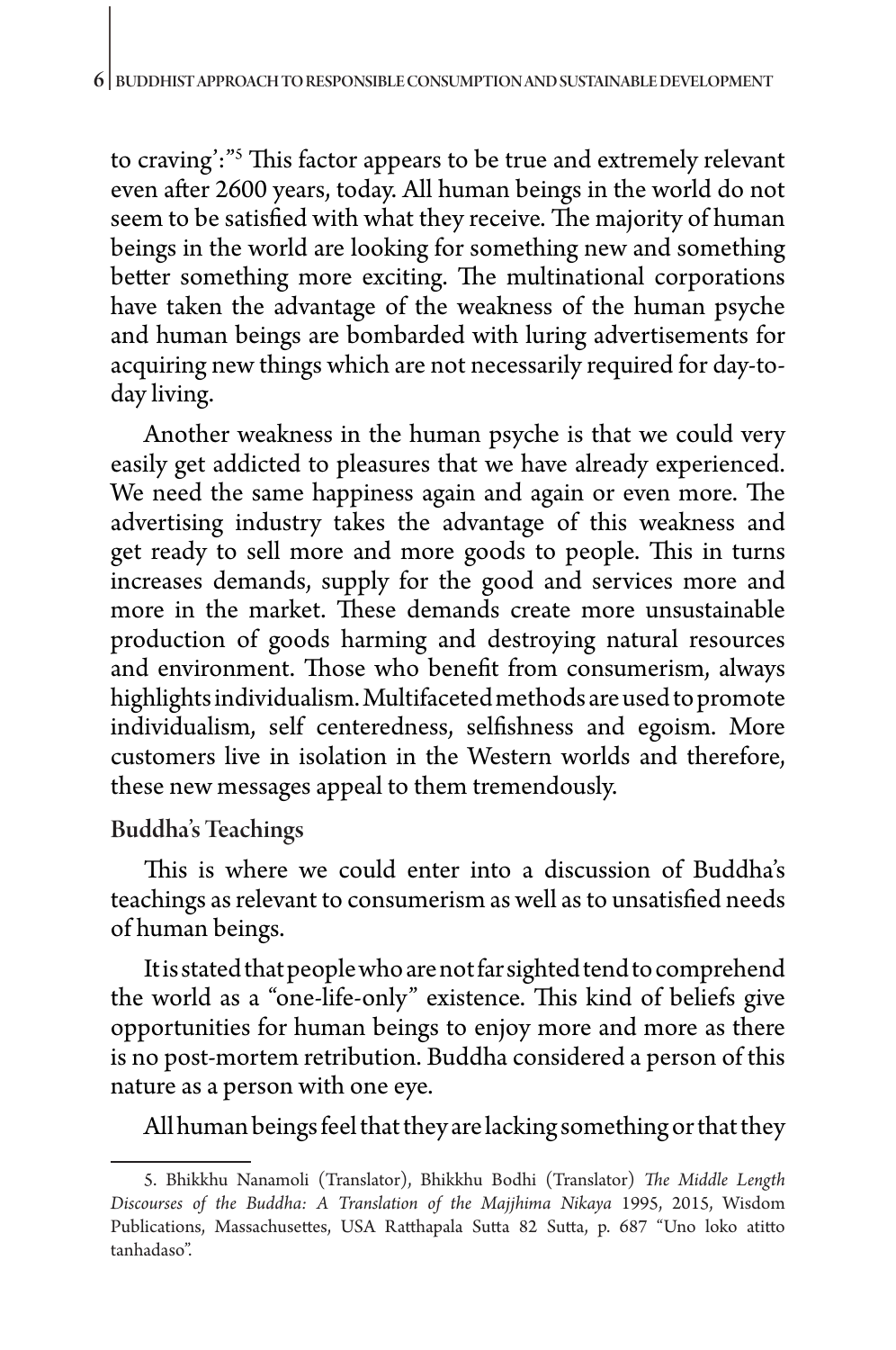are missing something even though their basic needs are already met. It is again true that in this modern world. A person is valued based on what they have in their pockets, what type of house, and car they use. A person is valued based on his/her possession rather than on his/her personal qualities.

As Buddha expounded in the Dhamma, we need to understand the interconnectedness of everything in the world. Everything is based on causes and conditions. Therefore, we need to respect life. Having a caring attitude for all beings including the natural world is essential. As mentioned in Karaniya Metta Sutta<sup>6</sup> leading a very simple life style in harmony with nature and other creatures and learning to appreciate interconnectedness of all lives and nature become a matter of paramount importance. .

The very life of Buddha is a classic example of his own teachings. He had very simple life with very little possession. He was born under a tree in a very beautiful garden. He gained enlightenment under the Bodhi tree in Buddhagaya in India. He set the example by paying gratitude to the Bo Tree for the protection and shade provided to attain Buddhahood. Most of his life time was spent in the open air like forests, gardens, grows and caves. He was a great traveler who travelled thousands of miles by foot to propagate the Dhamma among the masses. In his final journey to Kusinara for final passing away of the Buddha addressed the monks as follows "Ananda Vesali is delightful, the Udena shrine is delightful, Gotamaka shrine is delightful, Sttambaka shrine is delightful, Bahuputta shrine is delightful, Capala shrine is delightful".7

He was an admirer of nature in its true sense of beauty without any attachment to it. Most of his enlightened disciples also took the same stand "there are beautiful forests which do to attract ordinary men. The passionless Arahants are attracted by such forests, because they are not seekers of sensual pleasures".8 In Maha Mangala Sutta

<sup>6.</sup> Ven Parawahera Pannanada, Editor 1977, *Sutta Nipathaya Sri Lanka Government Press*, Colombo Karaniyametta Sutta, p. 44.

<sup>7.</sup> Walshe Maurice translator, *Long Discourse of the Buddha*. A translation of Diga Nikaya Wisdom Publication London ,1987, Mahaparinibbana Sutta 16, p. 252.

<sup>8.</sup> Ven. W Sarada Maha Thera 1993, Dhammapada, Taipe Taiwan, *The Corporate Body of Buddha Educational Foundation*, Verse 99, p210 Ramaniyaniarannani.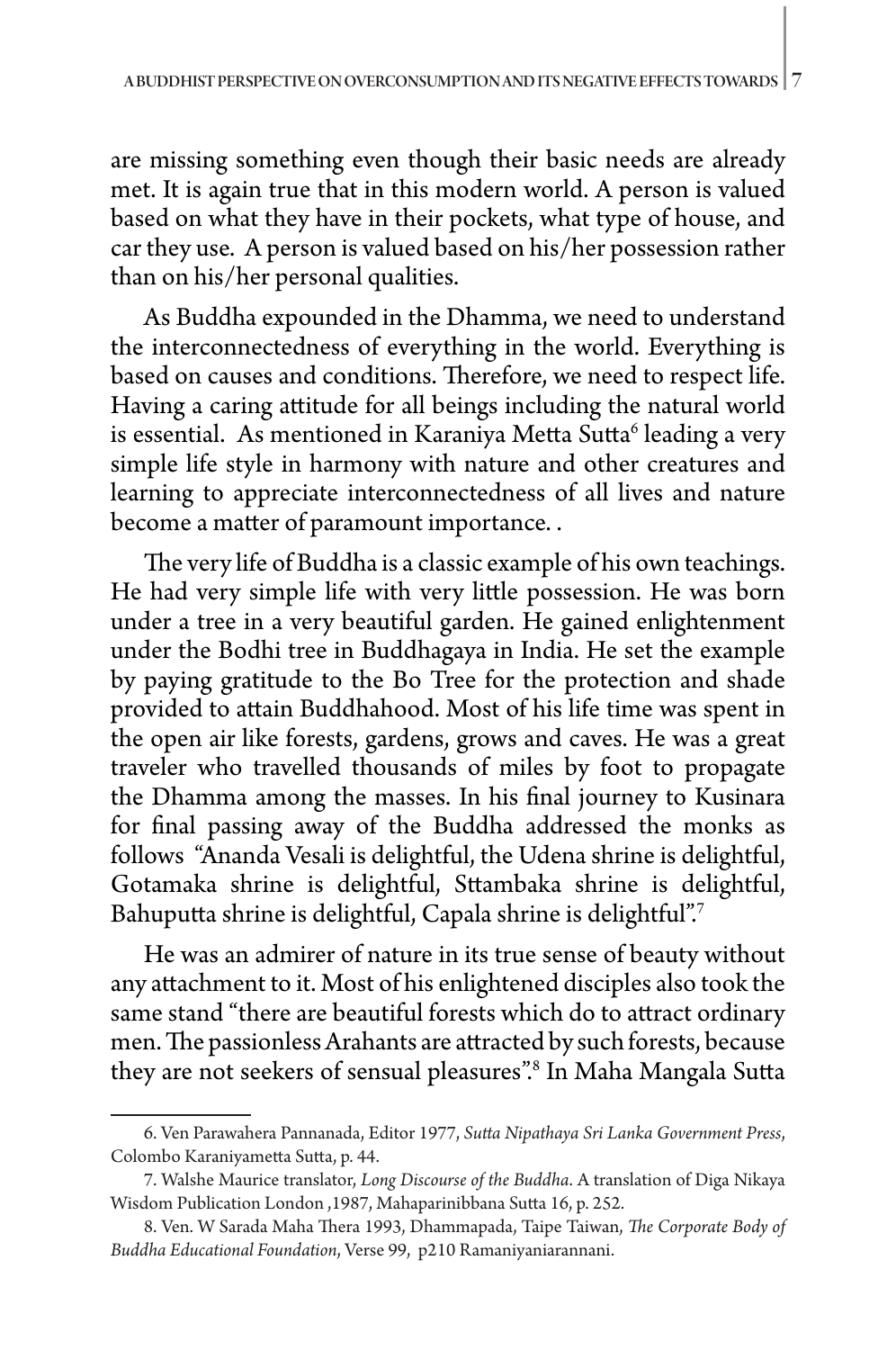he recommended to live in proper environmentsas a great blessing "Patirupadesavaso ca".9

## 2. GENERAL PRINCIPLES OF BUDDHISM THAT CAN BE USED TO UNDERSTAND OVERCONSUMPTION AND ITS EFFECTS TO ENVIRONMENT

The Buddhism teaches the doctrine of dependent origination. It is a doctrine based on cause and effect. The Buddha explains in Mahatanhasankaya Sutta that the Samsaric life (the cycle of birth and death) arises due to ignorance. How a being is formed due to many causes and conditions.

"*With formation as condition, consciousness; with consciousness as a condition, mentality-materiality; with mentality-materiality; as a condition, the six fold sense base; with the six fold sense base as a condition, contact; with contact as a condition, feeling; feeling with as a condition as a craving…,"*<sup>10</sup>

It is clear from the above quotation that ignorance is the prime cause for this existence. The same ignorance leads beings to pollute the environment and consumed overly. Craving is the second major cause for the pollution of the environment. The manufacturer of this century encourage the consumers by creating unnecessary wants.

An eminent Buddhist scholar Bhikku Bodhi presents the case very well. He pointed out that recent developments of the World Bank and IMF and the opening of markets to international trade and capital have been deleterious. He writes "the corporate economy is not only driven by its own inherent greed but it's very success depend on arousing greed in others" emphasized by the advertising industry where "there is hardly a human weakness it hesitates to play upon to promote sales: sexual attractions and status, pride and cupidity, fear and worry, arrogance and vanity-all fair game in the drive to boost profits".<sup>11</sup>

<sup>9.</sup> Ven Parawahera Pannanada, Editor 1977, Sutta Nipathaya Sri Lanka Government Press, Colombo Mangala Sutta page 80.

<sup>10.</sup> Bhikkhu Nanamoli (Translator), Bhikkhu Bodhi (Translator) *The Middle Length Discourses of the Buddha: A Translation of the Majjhima Nikaya,* 1995, 2015 Wisdom Publications, Massachusettes, USA Mahatanhasankaya Sutta page 353.

<sup>11.</sup> Bhikku Bodhi The Buddha's massage for the next century in Sunday Island News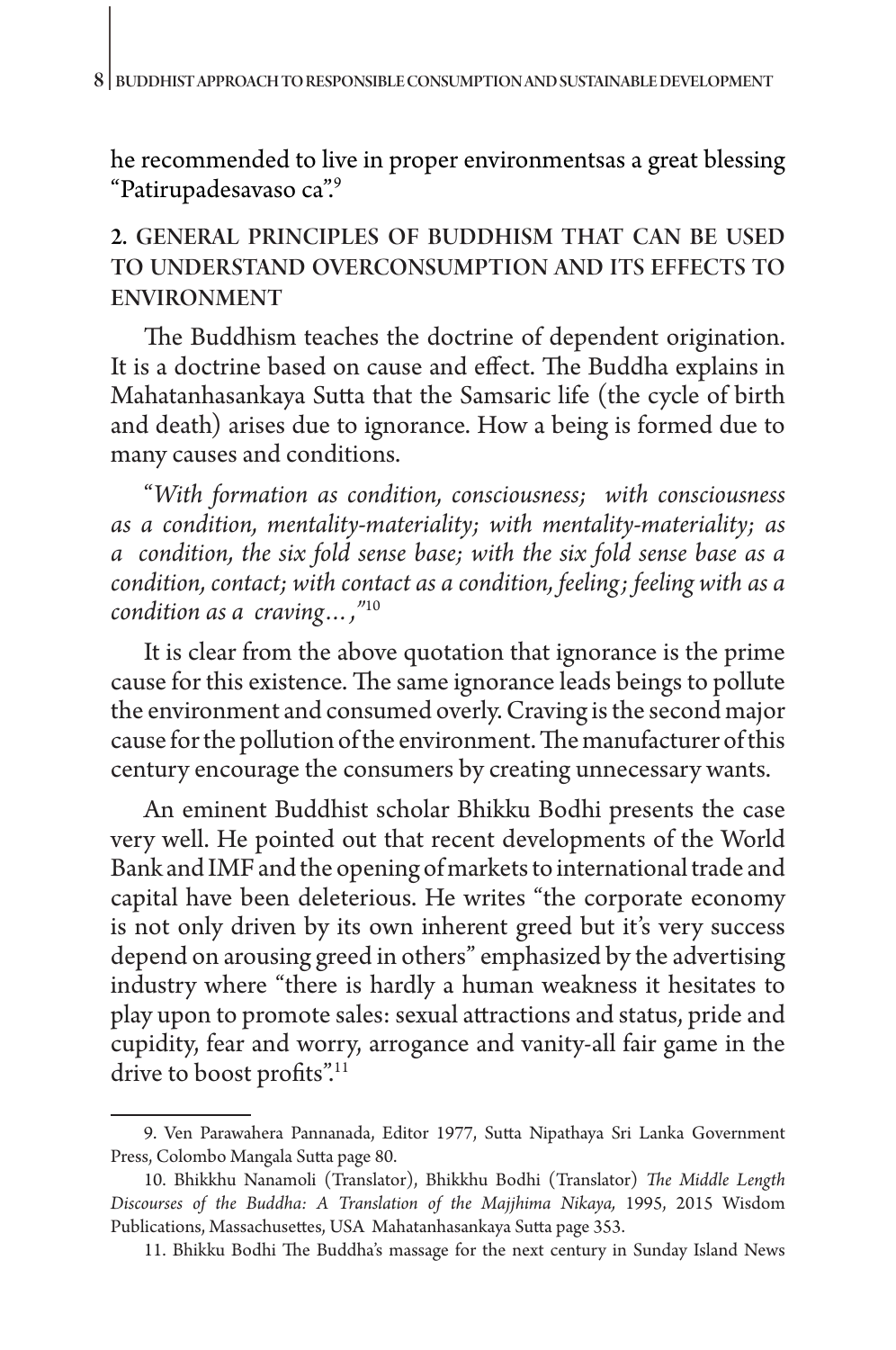The global power struggle is also an important factor. The world leaders constantly raise arms such as nuclear weapons, which are deadliest to human existence in this little planet and inventing more disastrous weapons and upgrading conventional weapons to more lethal spending incalculable amount of money and resources for these in vain effort.

The Buddha's teachings and values have entirely different set of manifestations. The Buddhist values emphasize simplicity instead of complexity, moderation instead of over indulgence generosity instead of greed, loving-kindness instead of hatred and peace instead of war. In Karaniyametta Sutta<sup>12</sup> It is stated in Pali, that a person who wishes to attain that state of calm (nibbana) he must be gentle (mudu) We must be gentle for the environment and things we use. Contended (santussako), ( enoughness), (Santrindiyo) controlled in senses (eye ear nose tongue touch and mind) because people try to satisfy these senses overly they fall into the consumerism trap. He should not do any slight wrongs that wise men will condemn. If a person has will power to follow these important qualities and principles he shall develop very healthy and sustainable consumer habits making himself environment friendly person.

Buddhism provides a wider basis on which man can sustain the environment and other creatures. Contentment is a major virtue in Buddhism. "Contentment is the greatest wealth".<sup>13</sup> When we explore this utterance from the Buddha there is very meaningful story which is relevant to our tropic behind this verse. King Pasenadi in India was an over eater. He came to hear teachings of Buddha after eating and he was feeling uncomfortable. When Buddha inquired the reason, he revealed that he has been an overeater. Then the Buddha advised him "O king one ought to observe moderation in eating. For in moderate eating there is comfort." He instructed reduce food intake day by day until he reaches moderate level. The

Paper Sri Lanka 10 May 1998.

<sup>12.</sup> Ven Parawahera Pannanada, Editor 1977, *Buddha Jayanti Tripitaka Series*, Sutta Nipathaya Sri Lanka Government Press, Colombo Karaniyametta Sutta page 44.

<sup>13.</sup> Ven. W Sarada Maha Thera 1993, *Treasury of Truth Illustrated Dhammapada*, Taipe Taiwan, The Corporate Body of Buddha Educational Foundation, Verse 204 p436 Arogya paramalabha Santuttthi Param Dhanam…………..".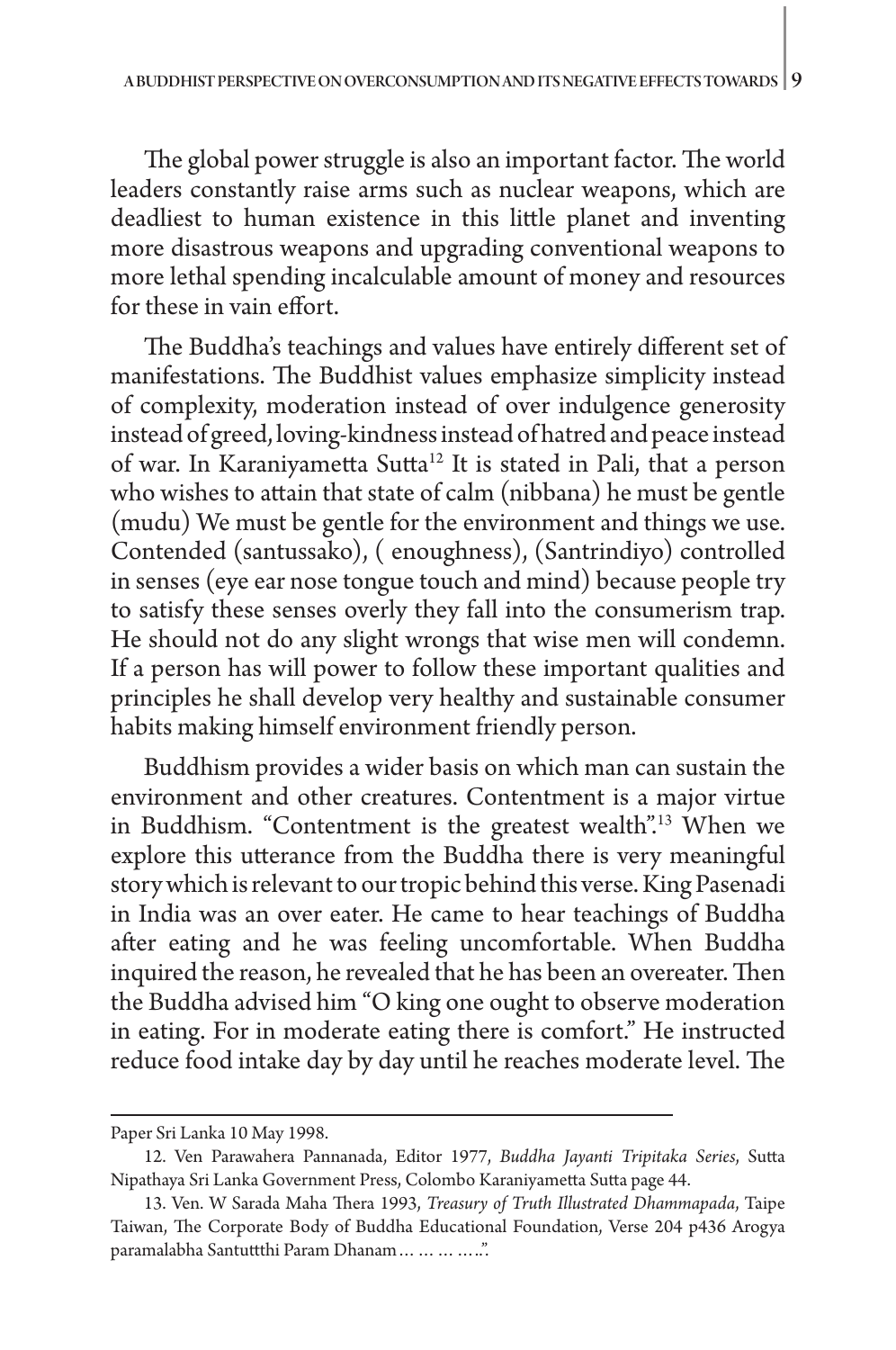king did as he was told and found that by eating less he became slimmer and felt better and enjoyed better health. "Mattannuta ca Bhattasmimpanthan ca sayanasanam""Moderation in food, abode and intent on higher thoughts"14 Buddha also emphasized the moderation (right dosage) food, shelter, clothing, in everything in general.

The Buddhist concept of recycling is found in story where Buddha's attendant Ananda went to preach to Udena King's 500 concubines in the palace. These women offered five hundred valuable clothes to Ananda. He accepted all of the five hundred clothes. Subsequently, king heard about this and was upset. Ananda thero told the king the robes are stored in robes stores. When a monk needs a robe it is given. He will use and repair it for the maximum usage. When it is no longer possible to use, it will be used as an under robe. When it is no longer possible to use as an under robe, it is used as a bed sheet. When it is no longer possible to use as bed sheet, it is used as a doormat When it is no longer possible to use as a doormat the clothe is used as cloth to hold hot pots in the kitchen. When it is no longer possible to use any more used to repair walls mix with mud.<sup>15</sup> Buddhist monks used discarded clothes in the cemetery and other places to make robes. This is very good example of concept of recycling.

The idea in Buddhism is to use the resources without wasting and throwing away. To have a self imposed limitation for one's consumption appears to be a great solution for most of modern problems. Due to fast food and highly luxurious life styles, nearly one quarter of world population is facing obesity and related problems. Obesity also causes mental sickness due over thinking about appearance. Craving for big buildings and bigger houses and not using them will increase carbon foot print causing environmental damages. China alone has over 1.5 million second

<sup>14.</sup> Ven. W Sarada Maha Thera 1993, *Treasury of Truth Illustrated Dhammapada*, Taipe Taiwan, The Corporate Body of Buddha Educational Foundation, Verse 185 p396 Anupavadoanupaghato Pathimokke ca Sanvaro Mattannutabhattasmimpanthan ca sayanasanam…………..".

<sup>15.</sup> The Jataka, Vol. II, tr. by W.H.D. Rouse, [1895], at sacred-texts.com Guṇa-jātaka. website [online]. Available from:http://www.sacred-texts.com/bud/j2/j2010. htm accessed on 12/01/2019.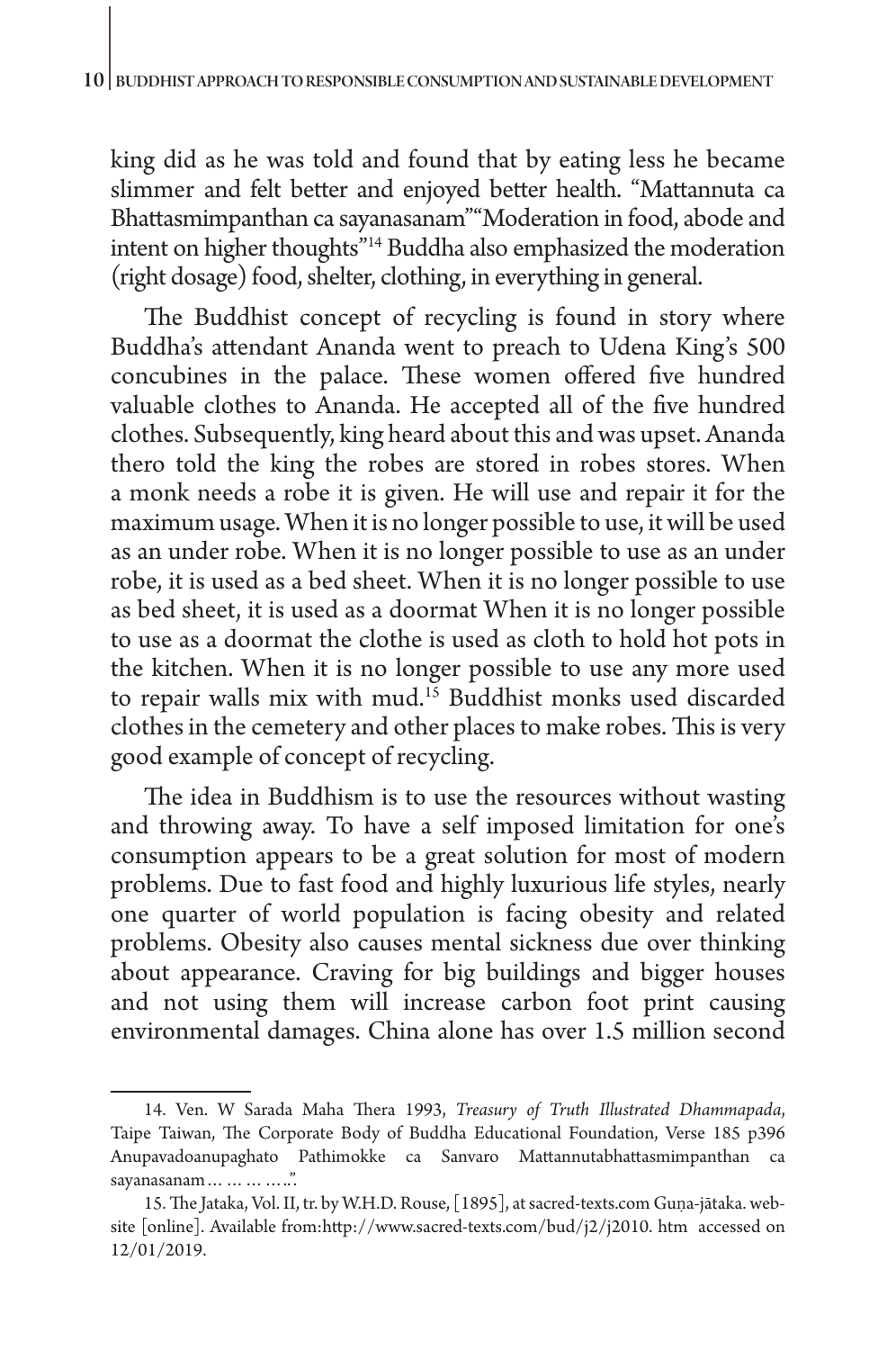or third condominium houses bought as investment and never occupied people while many millions of living without houses.

According to a famous meditation master, Thich NhatHanh "much of our suffering comes from not eating mindfully… we need to look deeply at how we grow, gain, and consume our food, so we can eat in ways that preserve our collective well-being, minimize our suffering and the suffering of other species, and allow the earth to continue to be a source of life for all of us…while we eat, we destroy living beings and the environment".<sup>16</sup>

The basic Buddhist code of conduct is five precepts. "Abandoning the taking life, he dwells refraining from taking life, without stick or sword, scrupulous, compassionate, trembling for the welfare of all living beings"17 The first precept is simply "I vow to refrain from taking life."18 According to master Nhat Hanh, who reformulated and recomposed the precept says that what is involved in the first precept is aware of the suffering caused by the destruction of life, I vow to cultivate compassion and learn ways to protect the lives of people, animals, plants and minerals. I am determined not to kill, not to let others kill, and not to condone any act of killing in the world, in my thinking, and in my way of life.<sup>19</sup>

The main theme of this precept is that life is valuable and should be protected. As Nhat Hanh comments further, "it [life] is everywhere, inside us and all around us; it has so many forms" and that "we humans are made entirely of non-human elements, such as plants, minerals, earth, clouds, and sunshine."20 The heart of this precept stems from the realization that living creatures are being killed all over the world all of the time.<sup>21</sup> From this realization, most

<sup>16.</sup> Thich Nhat Hanh's, *The Heart of the Buddha's Teaching: Transforming Suffering into Peace*, Joy and Liberation: The Four Noble Truths, The Noble Eightfold Path, and Other Basic Buddhist Teachings p. 32- 33.

<sup>17.</sup> Walshe Maurice translator, *Long Discourse of the Buddha*. A translation of Diga Nikaya Wisdom Publication London, 1987, Sammannapala sutta 2 page 99-100.

<sup>18.</sup> This translation is taken from *The World of Buddhism: Buddhist Monks and Nuns in Society and Culture* ed. Heinz Bechert & Richard Gombrich p. 54.

<sup>19.</sup> Discussed in Thich Nhat Hanh's, *For a Future to Be Possible: Commentaries on the Five Wonderful Precepts,* p. 42-56, 127-132.

<sup>20.</sup> *ibid*.

<sup>21.</sup> *ibid*.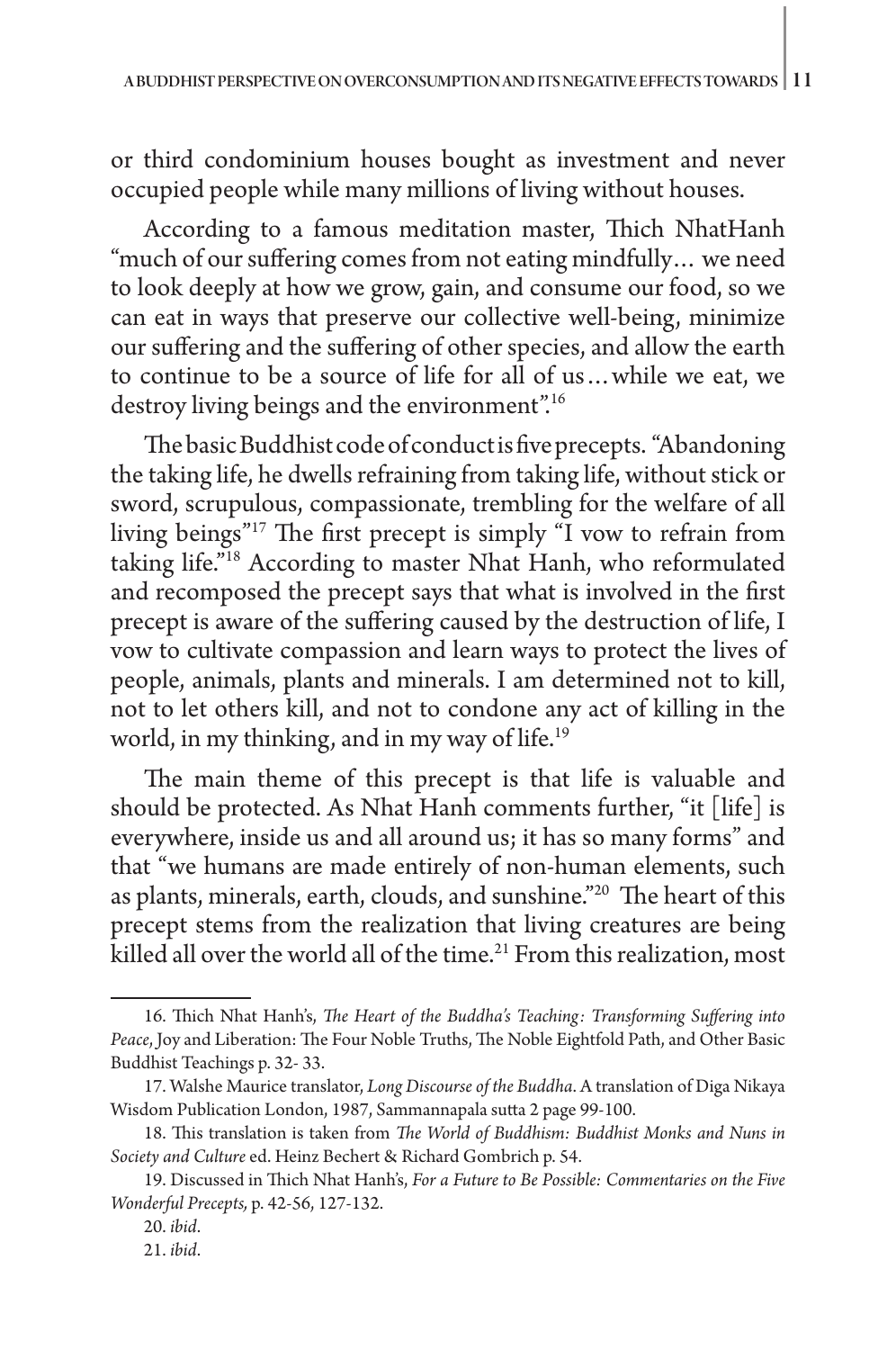people are naturally drawn "to cultivate compassion and use it as a source of energy for the protection of people, animals, plants, and even minerals."22 Nhat Hanh claims that this practice of cultivating compassion and protecting life includes the ecosystem because the destruction of the environment is linked to human destruction. he puts it, "protecting human life is not possible without also protecting the lives of animals, plants, and minerals."23 He concludes that anyone who adheres to this precept should be a protector of the environment because it entails the practice of protecting all lives, which includes the lives of our fellow human beings as well as other animals, plants, and minerals.24

Clearly, this precept warns against overpopulation, overconsumption and the resulting environmental degradation because none promotes the cultivation of compassion. The compassion of the first precept is not the only way people should respond to the world's suffering. The second precept provides another way. Traditionally, the second precept is translated as "I vow to refrain from stealing."25 Nhat Hanh, though, reinterpreted the second precept as, Aware of the suffering caused by exploitation, social injustice, stealing and oppression, I vow to cultivate loving kindness and learn ways to work for the well being of people, animals, plants and minerals. I vow to practice generosity by sharing my time, energy and material resources with those who are in real need. I am determined not to steal and not to possess anything that should belong to others. I will respect the property of others, but I will prevent others from profiting from human suffering or the suffering of other species on Earth.<sup>26</sup> This precept is in many ways an extension of the first. As the first emphasized compassion, this precept emphasizes loving kindness,

Both of which are two ethical precepts that come out of the

<sup>22.</sup> *ibid*.

<sup>23.</sup> Thich Nhat Hanh's, *For a Future to Be Possible: Commentaries on the Five Wonderful Precepts* p. 130- 132. 75 *Ibid* p. 42, 132.

<sup>24.</sup> *ibid*.

<sup>25.</sup> This classical translation is taken from *The World of Buddhism: Buddhist Monks and Nuns in Society and Culture*, ed. Heinz Bechert & Richard Gombrich p. 54.

<sup>26.</sup> Thich Nhat Hanh's, *For a Future to Be Possible: Commentaries on the Five Wonderful Precepts,* p. 56.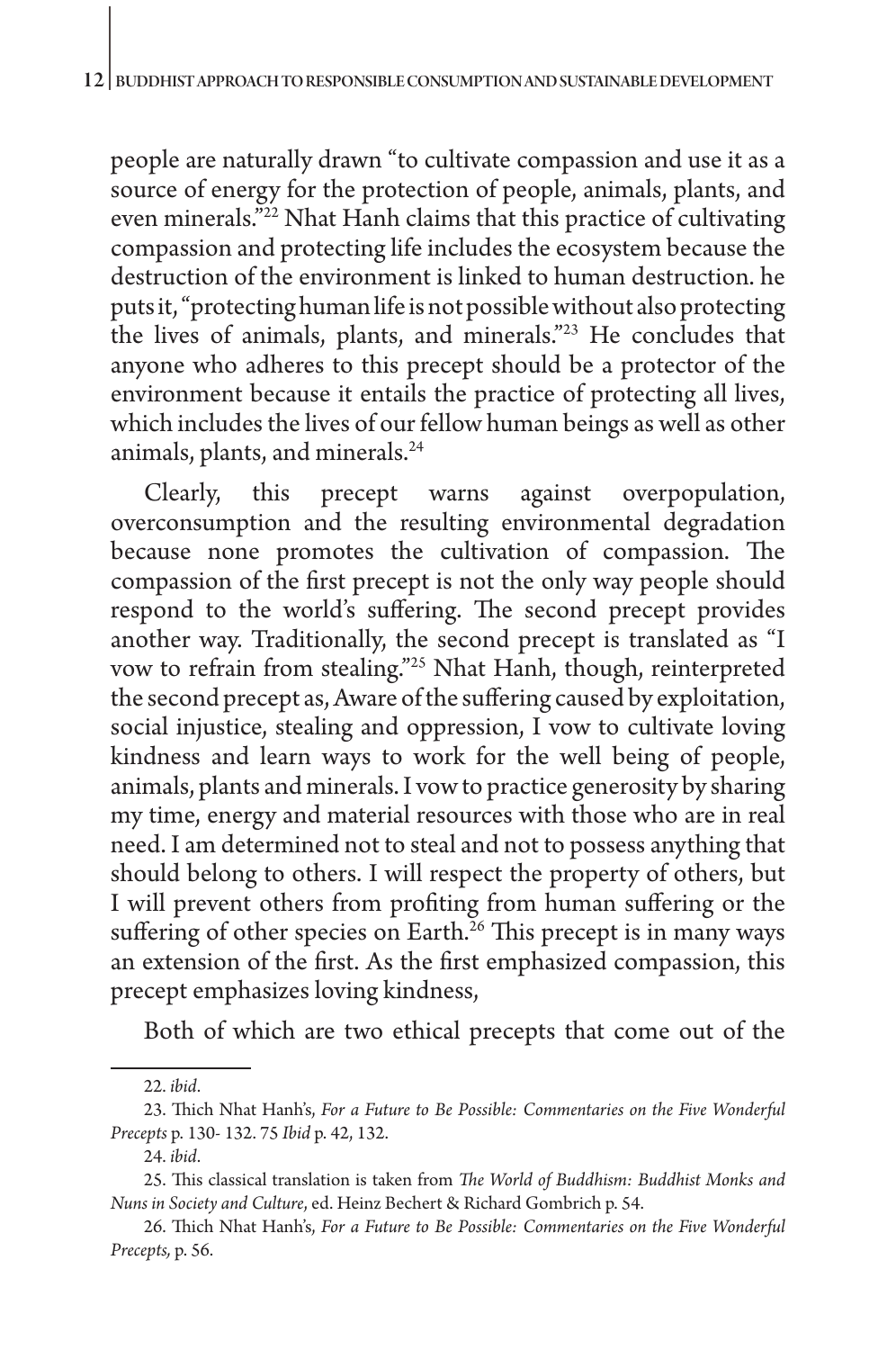historical Buddha's teachings on the features of love. Exploitation, social injustice, stealing, and oppression are all causes of much suffering all over the planet.<sup>27</sup> The cultivation of loving kindness requires that "we make every effort to stop exploitation, social injustice, stealing, and oppression…to promote the well-being of people, animals, plants and minerals."28 This is done through individuals coming together as a community, looking deeply at the situation, exercising intelligence, and developing appropriate ways to address the most pressing problems in today's society. Exploitation, social injustice, stealing, and oppression are all driving forces within overpopulation and overconsumption. This association is all the more apparent as we examine more of Nhat Hanh's works.

Of all the precepts, the fifth precept is the most specifically related to the issues of overpopulation and overconsumption. The fifth precept is traditionally translated as "I vow to refrain from taking intoxicants."29 Nhat Hanh reimagines the fifth precept as, Aware of the suffering caused by unmindful consumption, I vow to cultivate good health, both physical and mental, for myself, my family, and my society by practicing mindful eating, drinking and consuming. I vow to ingest only items that preserve peace, wellbeing and joy in my body, in my consciousness, and in the collective body and consciousness of my family and society. I am determined not to use alcohol or any other intoxicant or to ingest foods or other items that contain toxins, such as certain TV programs, magazines, books, films and conversations. I am aware that to damage my body or my consciousness with these poisons is to betray my ancestors, my parents, my society and future generations. I will work to transform violence, fear, anger and confusion in myself and in society by practicing a diet for myself and for society. I understand that a proper diet is crucial for self-transformation and for the

<sup>27.</sup> Thich Nhat Hanh's, *For a Future to Be Possible: Commentaries on the Five Wonderful Precepts,* p. 128, 131.

<sup>28.</sup> Ven. W Sarada Maha Thera 1993, *Treasury of Truth Illustrated Dhammapada*, Taipe Taiwan, The Corporate Body of Buddha Educational Foundation, Verse 49 Page104 yathapi Bamaropupam.

<sup>29.</sup> Thich Nhat Hanh's, *For a Future to Be Possible: Commentaries on the Five Wonderful Precepts,* p. 128, 131, 56, 127-132.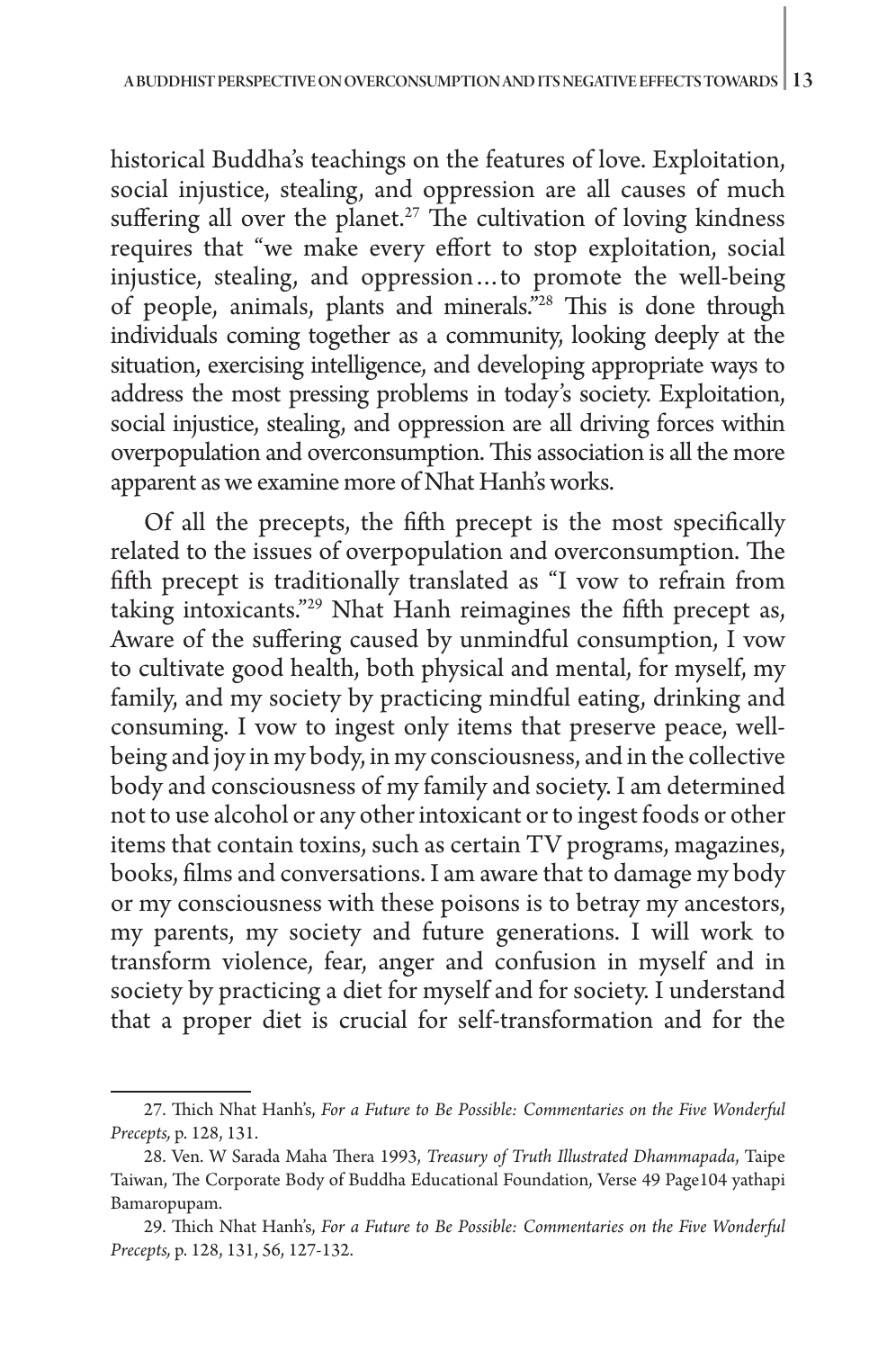#### transformation of society.30

#### State Responsibility towards sustainable consumption

The modern democracy and political ideology emerged in the west with deep influence of Christianity and science. While Christianity emphasizes that God create the world and animals for human consumption, science always wanted to conquer nature in various ways. Both these institutional attitudes to nature are not healthy. These attitudes led human beings to exploit and consume the resources at a rapid rate. But Buddhism goes beyond this point. It extends its protection to the animal and even plants. In  $Chakkavat thisihanada sutta<sup>31</sup> there was a wheel turning monarch.$ He keeps Dhamma (justice, righteousness) as his guide. He rules his kingdom righteously. He accorded guard to ward and protect for his own household, his troops, nobles, Bhrahmins and householders, town and country folks, ascetic, for beasts and birds. The most important fact in this Sutta, is the correlation between the king's righteousness and people righteousness. When the king becomes righteousness ministers, officers, the people and nature become righteousness. When the king becomes unrighteousness ministers, officers, the people and nature also become hostile and uncooperative.

A similar view is expressed in Adammika Sutta.<sup>32</sup> If the head of the state is corrupt it automatically spreads to the lowest strata in the society. When poverty strikes, it leads to degradation of morals, (stealing, using weapons, killing) again this leads to exploitation and pollution of natural resources in a more aggressive manner. It is the duty of the state to provide protection and look after welfare and best interest of the people. In Aganna Sutta<sup>33</sup> the Buddha gives an account of the origins and evolution of the human species. Self luminous and floating beings came to the world from Abassara

<sup>30.</sup> *ibid.*

<sup>31.</sup> Walshe Maurice translator, *Long Discourse of the Buddha*. A translation of Diga Nikaya Wisdom Publication London 1987 Diga Nikaya 26 cakkavatti sihanada sutta page 395-396-397.

<sup>32.</sup> Board of Editors, *Buddha Jayanti Tripitaka Series*, Anguttara Nikaya, Government Press, Colombo, 1962 Adhammika Sutta, p.140-141.

<sup>33.</sup> Walshe Maurice translator, *Long Discourse of the Buddh*a. A translation of Diga Nikaya Wisdom Publication London, 1987, Aganna Sutta 27 Diga Nikaya p. 409-410.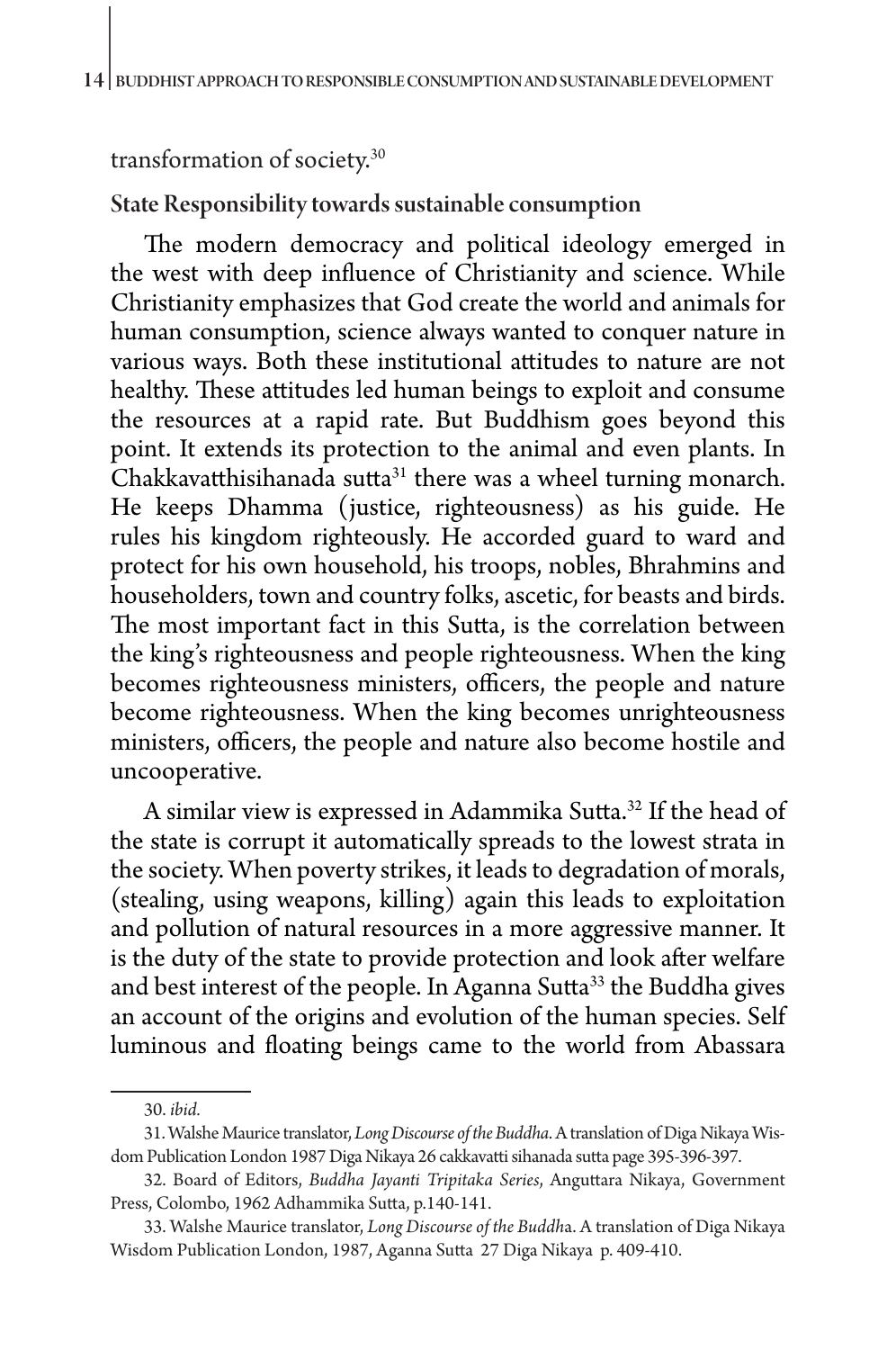Brahma world, Gradually, self luminous beings became greedy. They took what is not given. They fought each other. They selected a king Earth was self-luminous beings become very greedy. They selected a king called "Mahasammata". His duty was to protect the people and property. It is this level of trust is placed on state to protect best interest of its citizen. In Kutadanta Sutta34 a Brahmin wanted to perform a sacrifice. In an answer to a question of this Brahmin, the Buddha explained to him how ancient king Maha Vijitha performed his sacrifice. His chaplain advised him to have bloodless sacrifice. His chaplain advised him to eradicate that poverty which was widely spread. His chaplain advised not to tax the citizen and also to distribute grain and fodder to those cultivate and rear animals to those who works in the trade give capital, and to those in the government services he assigned proper living wages." With these incentives, once the country was prosperous the postponed sacrifice was performed. But in this sacrifice no animals were slain. No trees were cut for the sacrificial posts. The sacrifice was conducted in friendly atmosphere. The above discussion lights on the fact that Buddha really did not appreciate any form of violence to animals or plants. The State has a greater role to play in controlling consumerism. New incentives should be introduced for green consumers those who consume less and dispose their garbage properly. The governments must initiate tax incentives to moderate and green consumers.

The Buddhism emphasizes the power of mind over everything. The mind is the forerunner of everything. The mind has two streams of thought. Thought based on greed hatred and delusion are negative unwholesome and harmful. The thoughts based on generosity loving-kindness and wisdom is positive and wholesome. The Buddha taught that respect for life and the natural world is essential. The resources must not be exploited or over consumed. By living simply one can be in harmony with other creatures and learn to appreciate the interconnectedness of all lives. The simplicity of life involves developing openness to our environment and relating to the world with awareness and responsive perception. It also

<sup>34.</sup> Walshe Maurice translator, *Long Discourse of the Buddha*. A translation of Diga Nikaya Wisdom Publication London 1987 Kutadantha Sutta Diga Nikaya 5 p. 136.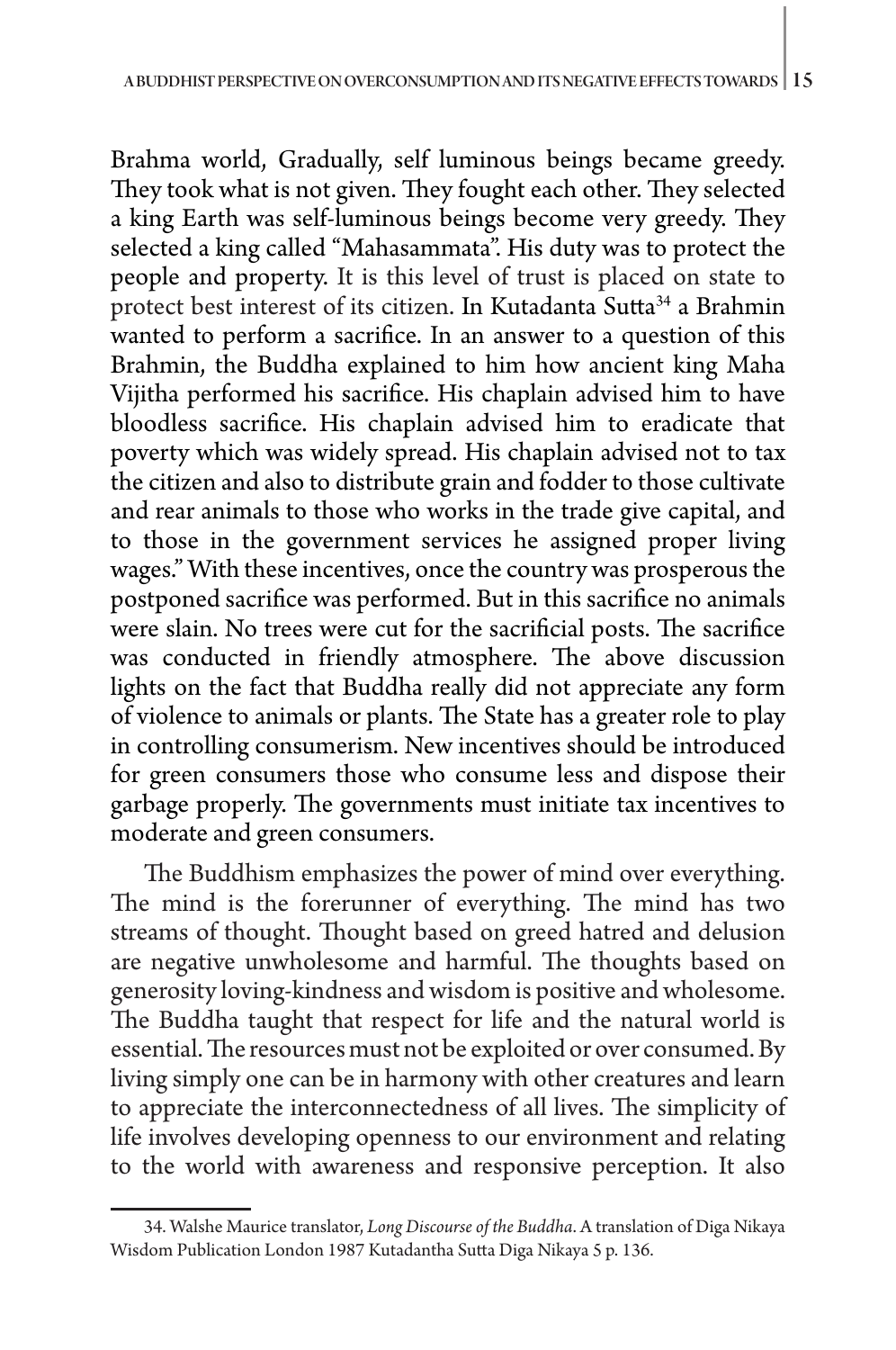enables us to enjoy without possessing, and mutually benefit each without manipulation."

There are very clear solution to the overconsumption. That is eight noble path come under four noble truths Right Understanding, Right Intent, Right Speech, Right Action, Right Livelihood, Right Effort, Right Mindfulness, Right Concentration. Whole noble eight fold path is directly relevant to human life style. We can shape up our life and consumption habits based on understanding and practice of Eight Noble path.<sup>35</sup> The solution is readily available.

The first noble truth, the Right Understanding can be used to understand the nature of overconsumption. It can be reinterpreted in the light of this discussion. Basically, Right Understanding means clear knowledge of the Four Noble Truths, The four noble truth are Suffering, cause of suffering, cessation of suffering and path leading to cessation of suffering. encompassing the "Three Basic Facts of Existence": Anicca (Impermanence), Anatta (Pali for "non self" or "insubstantiality"; in Sankrit Anatman) and Dukkha (suffering or unsatisfactoriness). If we understand unsatisfactoriness of the consumption. Then we do not need to run after too much consumption no matter how much you consumed you will be unsatisfied. Without understanding the Four Noble Truths (the "diseases") of what use is the "cure" (The Eightfold Path) cannot be used meaningfully. I will deal with few facts of the noble eight fold path.

Right thoughts is another important factor in the noble eight fold path to shape the overconsumption behavior. With clear knowledge, clear thinking follows suit. This is known as initial application (of knowledge).

Thoughts mould a person's nature and direct their course and direction of action. Unwholesome thoughts will debase and erode a person's character over time, while wholesome thoughts will lift him/her higher and higher up.

In particular, Right Thoughts are: Renunciation (Nekkhamma Sankappa) of worldly pleasures, and selflessness (altruism). This

<sup>35.</sup> Board of Editors, *Buddha Jayanti Tripitaka Series*, Samyutta Nikaya, Government Press, Colombo, 1982 Dhammacakkappavattana Sutta p. 270.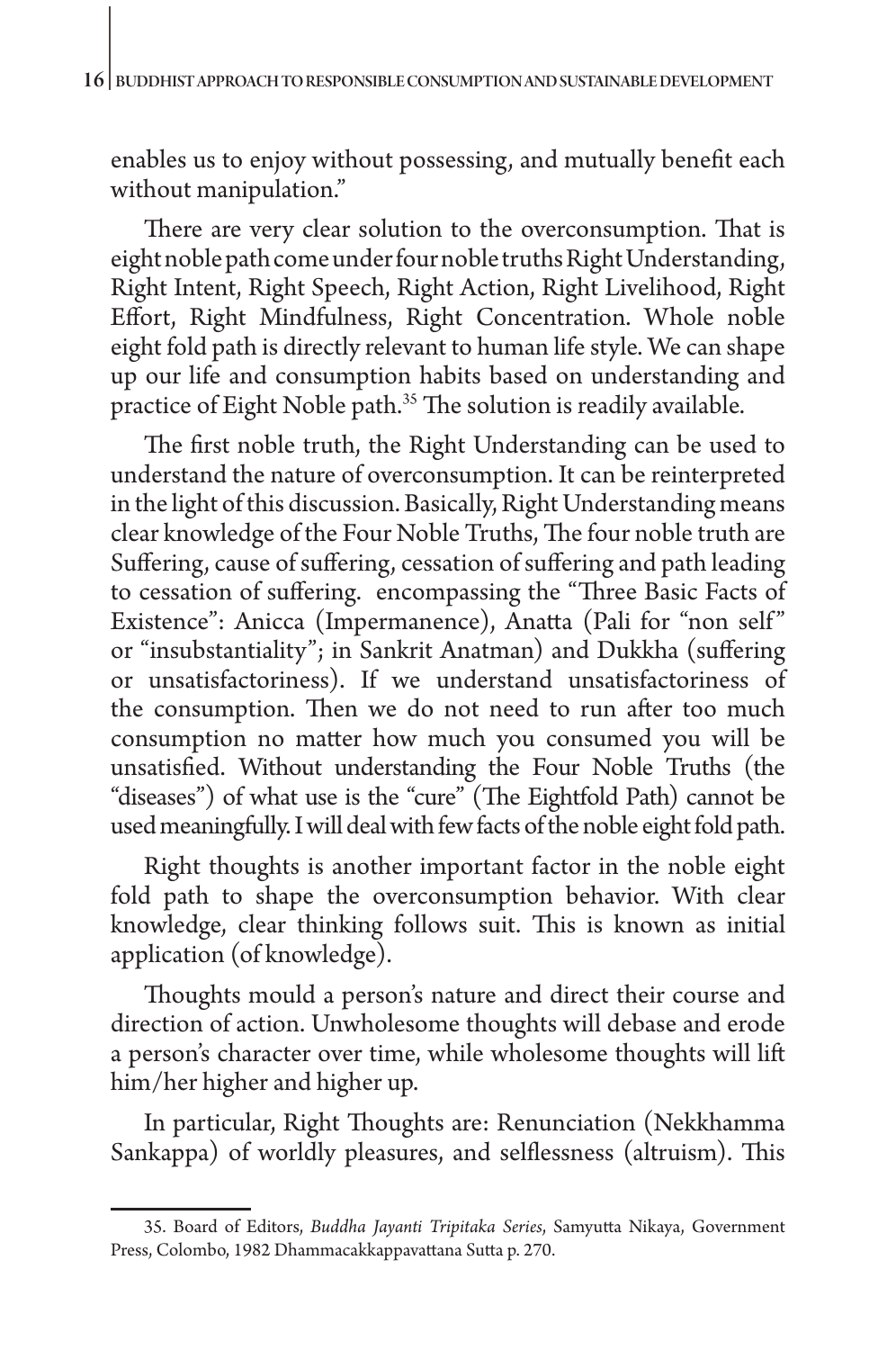is opposed to insatiable desires and selfishness. Loving-kindness (Metta) or good will towards people, including yourself; which is opposed to hatred, ill-will, aversion, dislike, detest and spite. Harmlessness (Avihimsa) or compassion, as opposed to cruelty and callousness. When these type of wholesome thoughts are maintained, IT is very hard to harm the environment and resources.

Right Livelihood is another important pillar of sustainable consumption. As long as your livelihood does not harm no one and that would include animal and the environment, since that impacts all beings then it's right livelihood. Buddha wouldn't put things in a negative context, but it should be obvious that any attempt at purifying thoughts, words and actions would be severely hindered by five kinds of trade / business / job that clearly are NOT right livelihood: Weapons (arms) production, Human slavery, Breeding of animals for slaughter / slaughtering animals per se, Illegal drugs (narcotics), alcohol, cigarettes and the like: producing anything known to be bad for sentient beings and Poisons: producing poisons, pollution and other harmful substances.

Right Effort is very good tool to cope with overconsumption. To do anything in life requires determination, persistence and energy. The sustained, lifelong practice of the Noble Eightfold Path, to lead a pure and spiritual life, is the very definition of Right Effort. Right effort includes developing good habits, such as practicing right mindfulness, right meditation and other positive moral acts in your daily life not just occasionally. The same effort should be taken to minimized negative effects of overconsumption.<sup>36</sup>

Right Mindfulness is practice of Right Mindfulness, in particular, requires Right Effort. It is the constant watching / observation of your town body and actions, feelings, thoughts and mental objects (your imagination / images in your mind).

This self-observation is useful in two major ways. It complements Vipassana (Insight) Meditation. Satipattana Sutta<sup>37</sup> As a subset to insight, it helps you gain better understanding of yourself, the ever-

<sup>36.</sup> *ibid*.

<sup>37.</sup> Walshe Maurice trans, *Long Discourse of the Buddha*. A translation of Diga Nikaya Wisdom Publication London 1987 Maha Satipatthana Sutta, p.335.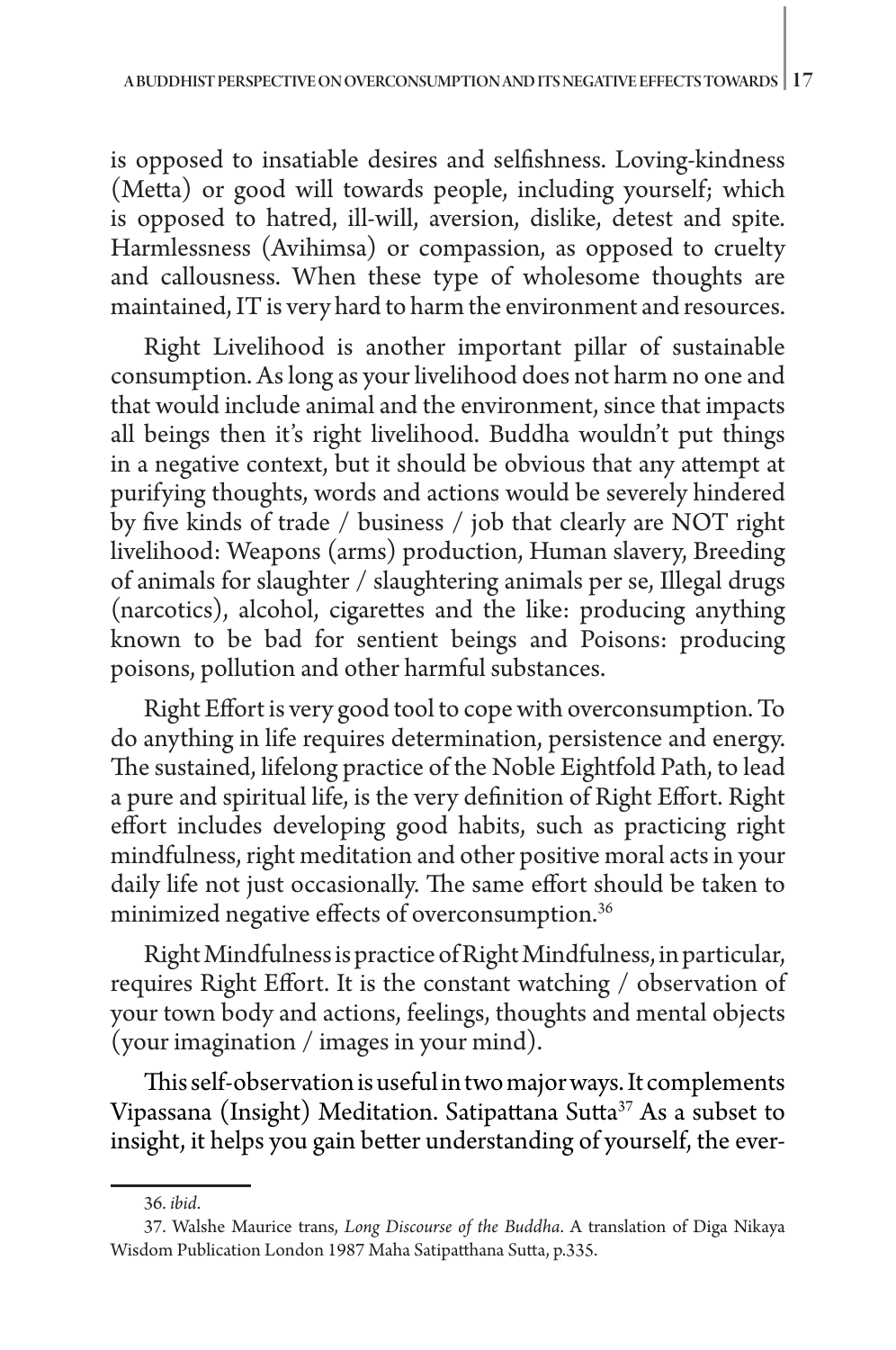changing (impermanent) nature of your own mind and body. It enables you to check any subconscious or careless mental / verbal / physical actions that are negative or bad. Anapanasati, mindfulness of breath, helps cultivate the seven factors of awakening as defined the Anapanasati Sutta sati (mindfulness) dhammavicaya (analysis) viriya (persistence) piti (rapture) passadhi (serenity) samadhi (concentration) upekkha (equanimity).When you develop peaceful mind you can judge what you really want to consume for sustenance of life without getting into consumerism trap.

It is clear that we have remedies at hand to tackle overconsumption. It is a matter of how genuine our effort to combat overconsumption and make our planet sustainable and continue for future generations. We can cope with these burning issues at several levels - Individual level, societal level, corporative level, government level and international level,

At individual level, the person can reduce his/her personal consumption moderately. The person can grow more trees. If no space is available, at least more plants can be grown to absorb carbon dioxide.

We can win the fight for sustainability for future generations. Sustainability is the ability to hold or endure the nature without degradation or destruction. We can see an ideal environmentally friendly nation is Kingdom of Bhutan. Bhutan is not only carbon neutral it is carbon negative. They sell clean Green hydro powered electricity to neighbouring countries. They give free electricity villagers to prevent burning of firewood for cooking or heating. Their country's 72 percent of entire land is covered with forest. It is compulsory to have minimum 60 percent forest coverage of the entire land by Bhutanese constitution. Recently the government built forest biological corridor to connect all the national forest so that animal can freely move around the forests. The government takes action to prevent poaching, hunting, mining and pollution in their parks. Recently, Bhutan government has planned to entire government offices to operate paperless. The Bhutanese government gives subsidies to buy hybrid or electric cars and LED lights in order to reduce the environment damage.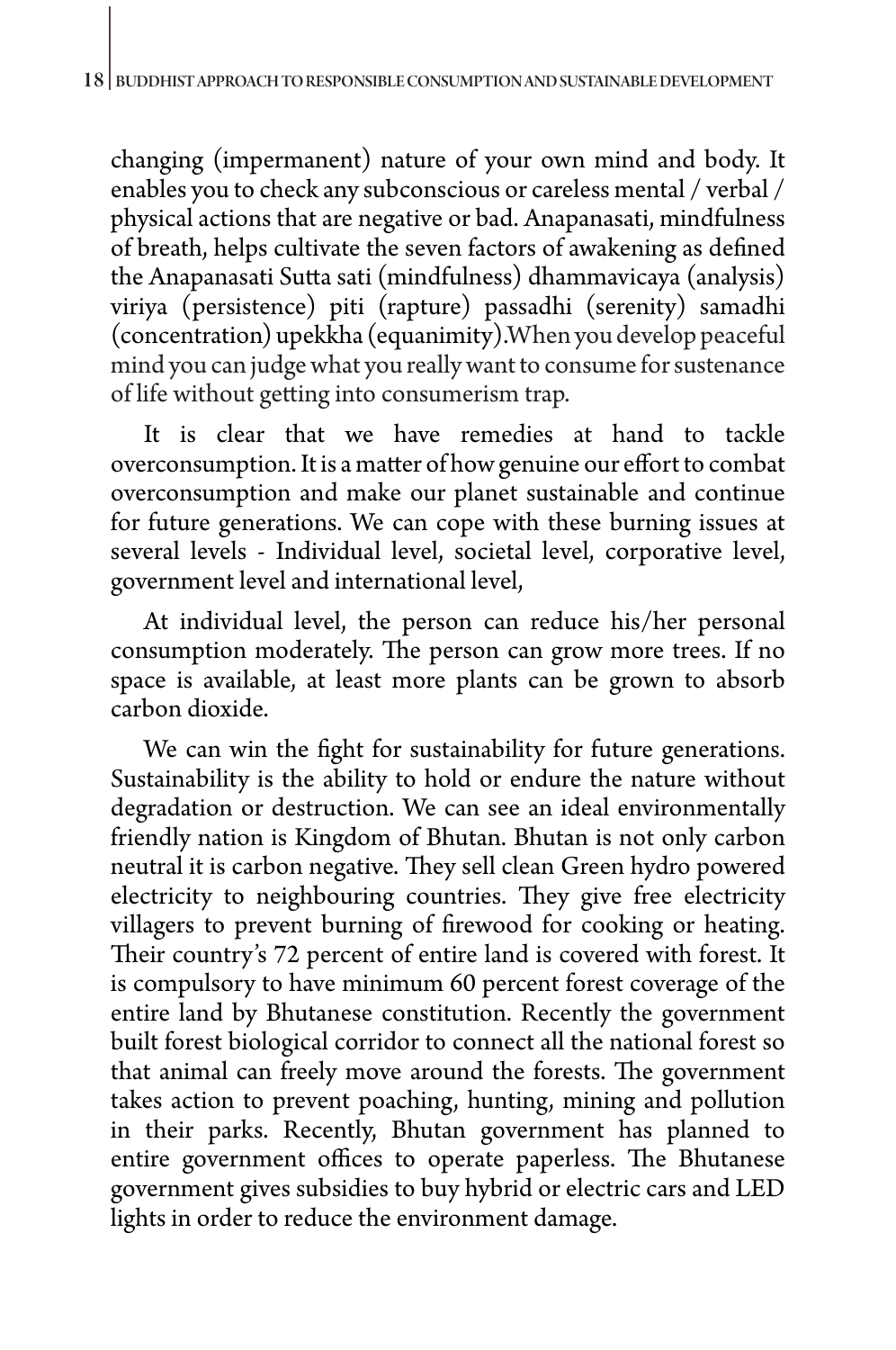"The Buddha's teaching is to utilize nature in the same way as a bee collects pollen from a flower, neither polluting its beauty nor depleting its fragrance. Just as the bee manufactures honey out of pollen, so man should be able to find happiness without harming the natural world in which he lives." (In Singalovada sutta<sup>38</sup> "Ekenabhogebhunjeyya, dvhikammarppayojaye, catutthmcanidhapeyya, apadasubhavissati" The income of the householder should be divided the income into four portions. Out of the four, one portion should be used for his daily expenses. Two portions should be used for the progression of his business. One portion should be deposited carefully for the use in future in the case of emergency. If income of householder is used properly as advised by the Buddha. There is no room for overconsumption.

The Buddhist ethics and right mindfulness are very important in this regard. Ethics and values must be part of our daily life. Then we can be accounted of our actions. Ethics will help us to be responsible for our actions. All aspect of life should be guided by ethics. Material prosperity should not be achieved at the expense of moral values. Thus economics should be subordinated to ethics. If right mindfulness is developed by the consumer the overconsumption can be moderated by the consumer himself. In Ambalatthika Rahulovada Sutta the Buddha advised his own son as follows. "Rahula, when you wish to do an action with body, you should reflect upon that same bodily action thus: 'would this action that, I wish to do with the body lead to my own affliction or to the affliction of others, or to the affliction of both? Is it an unwholesome bodily action with painful consequences, with painful results? When you reflect, if you know: This action I wish to do with the body would lead to my own affliction or to the affliction of others or to affliction of both; it is unwholesome bodily action with painful consequences, with painful results,' then you should not do such action with body"39. This quotation represents self correcting test.

<sup>38.</sup> Ven. W Sarada Maha Thera 1993, *Dhammapada*, Taipe Taiwan, The Corporate Body of Buddha Educational Foundation, Verse 49 p104 yathapi bamaropupam."

<sup>39.</sup> Bhikkhu Nanamoli (Translator), Bhikkhu Bodhi (Translator) *The Middle Length Discourses of the Buddha*: A Translation of the Majjhima Nikaya, 1995, 2015, Wisdom Publications, Massachusettes, USA Ratthapala Sutta 82 Sutta, p. 687 "sabban pahaya gamaniyan".